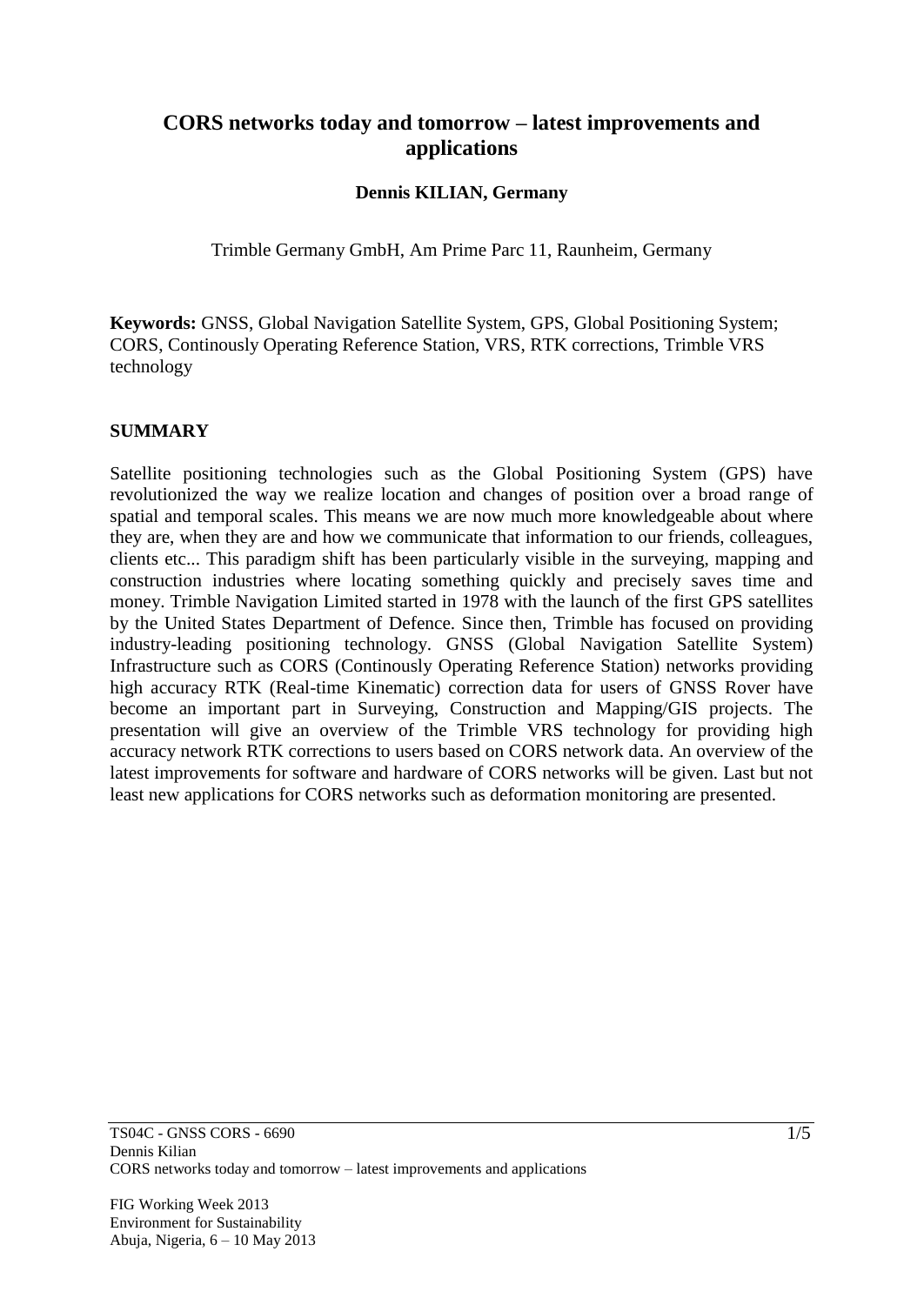# **CORS networks today and tomorrow – latest improvements and applications**

## **Dennis KILIAN, Germany**

## **1. INTRODUCTION**

Reflecting on past experience and evolution of CORS network technology one clearly sees a dramatic shift in the adoption rate within the geodetic community quickly expanding both geographically and across new customers.

While the "western world" adoption of CORS networks is fait accompli, barrier to entry remains high in the Emerging Economies around the world, based on many factors – namely absence of modern communication infrastructure, technology adoption status & experience, initial & operating cost of CORS networks and a relatively small market audience who has other higher social priorities to tackle.

A new 3rd generation CORS network solution is now coming to market to enable more simultaneous users and applications across a broader community of users, so as to increase adoption rate in all regions, but specifically for the Emerging Economies markets.



*Scalability from Single Station to multi purpose CORS networks*

### **The 3rd Generation solution: More accuracy-based users and more application based users = More Users**

The very origin of the CORS network technology/solutions may be to blame as it relates to its limited scalable flexibility to adapt to various users needs as it relates to accuracy. But then again, Germany developed the best and most accurate solution it could think of and pushed the envelope several times faster than any prior generation had done in the field of modern geodesy.

But a square meter  $(m^2)$  of land in Munich (Germany) is exponentially more valuable than the same square meter  $(m^2)$  in Western Africa or many other regions of the developing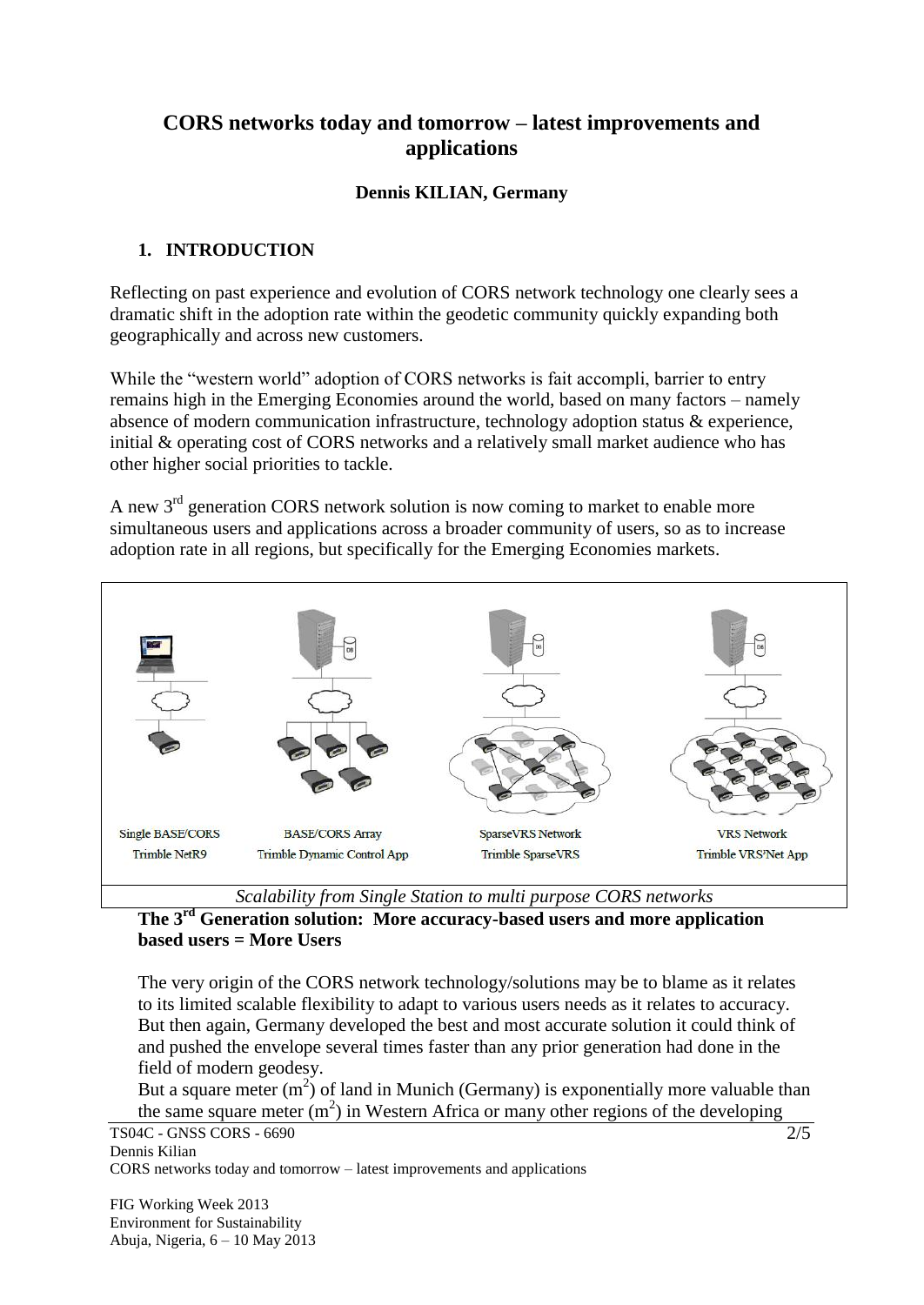economies of the globe, and the end user would be more than satisfied by a rough submeter accuracy, particularly if at the same time, the solution implemented can be  $-$  at a later date and seamlessly – regionally and incrementally scaled up to the higher accuracy, as the need arises and the economy permits.

The  $3<sup>rd</sup>$  Generation CORS network technology does exactly that – not only from an accuracy point of view, but also by allowing a greater number of users to share the same platform, thus decreasing the per-user cost footprint.

# **2. ACCURACY**

Recent advances in the development of yet another order of computer performance based on 64-bit distributed architecture on the ".Net" platform have enabled the full use of the new multi-core computer servers.

In turn, a better understanding of the IONO modeling and more exhaustive mathematical model have been developed supported by this technology, which can now provide a more flexible and scalable "accuracy" solution.

Whereas in the past, only higher cm-level accuracy were possible under the RTK technique, one can now provide different accuracy RTK-based solution as a function of the interstation spacing of the network, the local IONO gradient, the type of RTK solution running in the rover, and of course, the 2 basic conditions remain: Reliable electrical supply and low-latency Internet, LAN and wireless communication for the interconnectivity of the CORS with the Control Center (CC) and for the ability of the rovers to wirelessly reach the computed corrections at the CC via a NTRIP connection.

The interstation spacing can be derived empirically and as the ionospheric conditions worsen until the solar max of 2013, one must be careful to plan the grid accordingly. The relationship between the cost of CORS network and the distance between the stations is not proportional – it is an exponential relationship. Going from 50 Km to 100 Km means only ¼ of the CORS are now required.

## **3. NEW APPLICATIONS**

Ever since the beginning of the RTK CORS network development, the focus has been to serve the geodesists, and to replace conventional national geodetic networks with a realtime solution to serve essentially one class of users: The surveyors.

Nothing wrong with that, provided the community of users can afford both the initial technology and its on-going maintenance. A first glance at adding application came at the end of the  $2<sup>nd</sup>$  generation with the implementation of precise Integrity Monitoring  $(Trimble Integrity Manager^{TM})$  for network administrators. This tool – again based on high-accuracy positioning – was even more accurate and acted as a mean to monitor and detect in both real-time or in post-processed mode any minute variation in coordinates of the CORS location – independent of their spatial positional shift happening over seconds or over long period of times (months).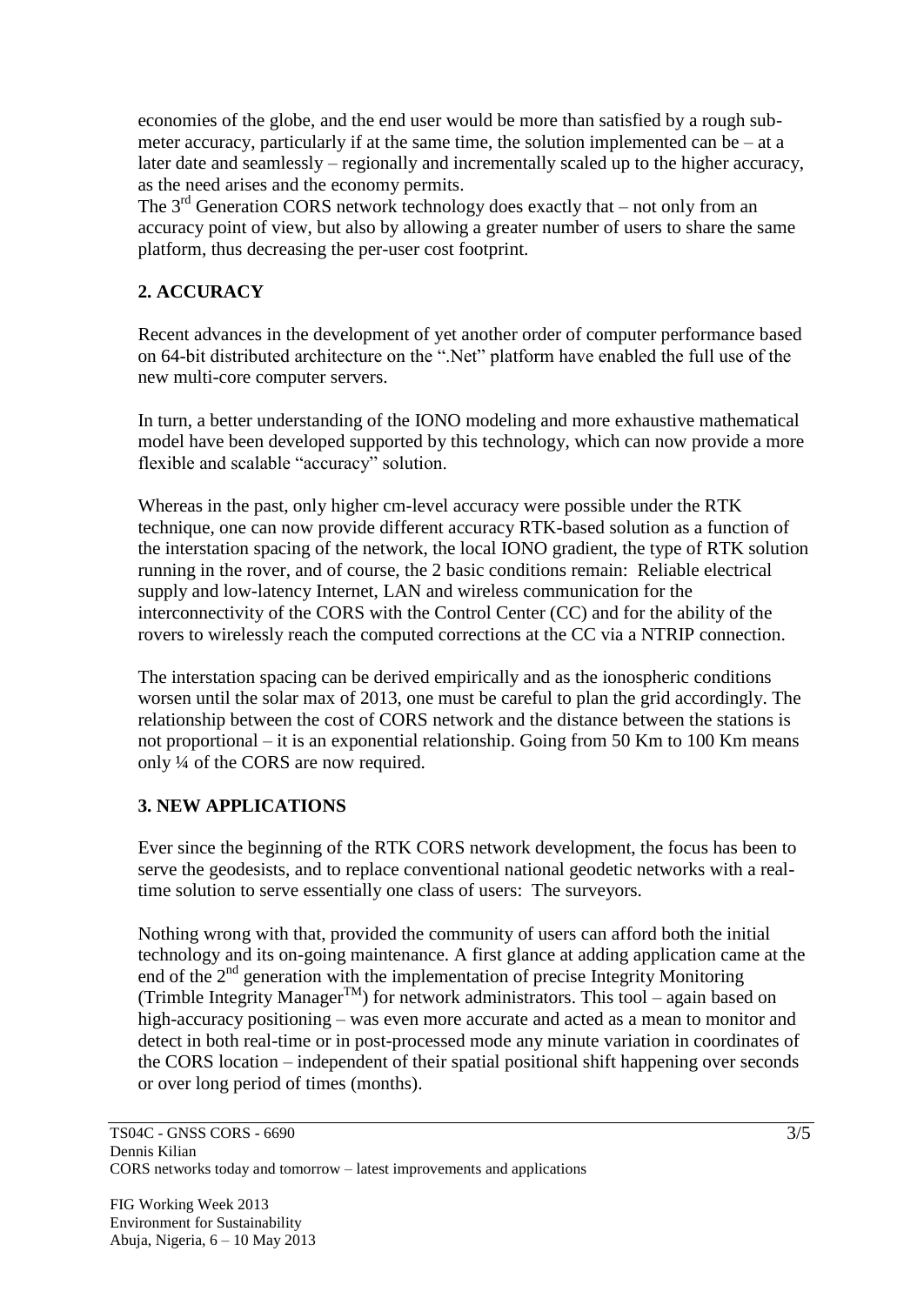This application lead to offering GNSS-based Deformation monitoring based on CORS networks; a tool particularly appreciated for large and very large objects – from a large bridge, a water dam, a valley's subsidence or even the drift of a continent. So CORS networks had made the first step towards reaching additional users besides the surveyors.



Today CORS networks are used for many different applications such as the computation of the IPWV (Integrated Precipitable Water Vapor) expressing the content of water vapor contained in the atmosphere. The meteorological community uses the Integrated Water Vapor values for instance as input to numerical weather models in order to increase the accuracy of the model.



TS04C - GNSS CORS - 6690 Dennis Kilian CORS networks today and tomorrow – latest improvements and applications

FIG Working Week 2013 Environment for Sustainability Abuja, Nigeria, 6 – 10 May 2013